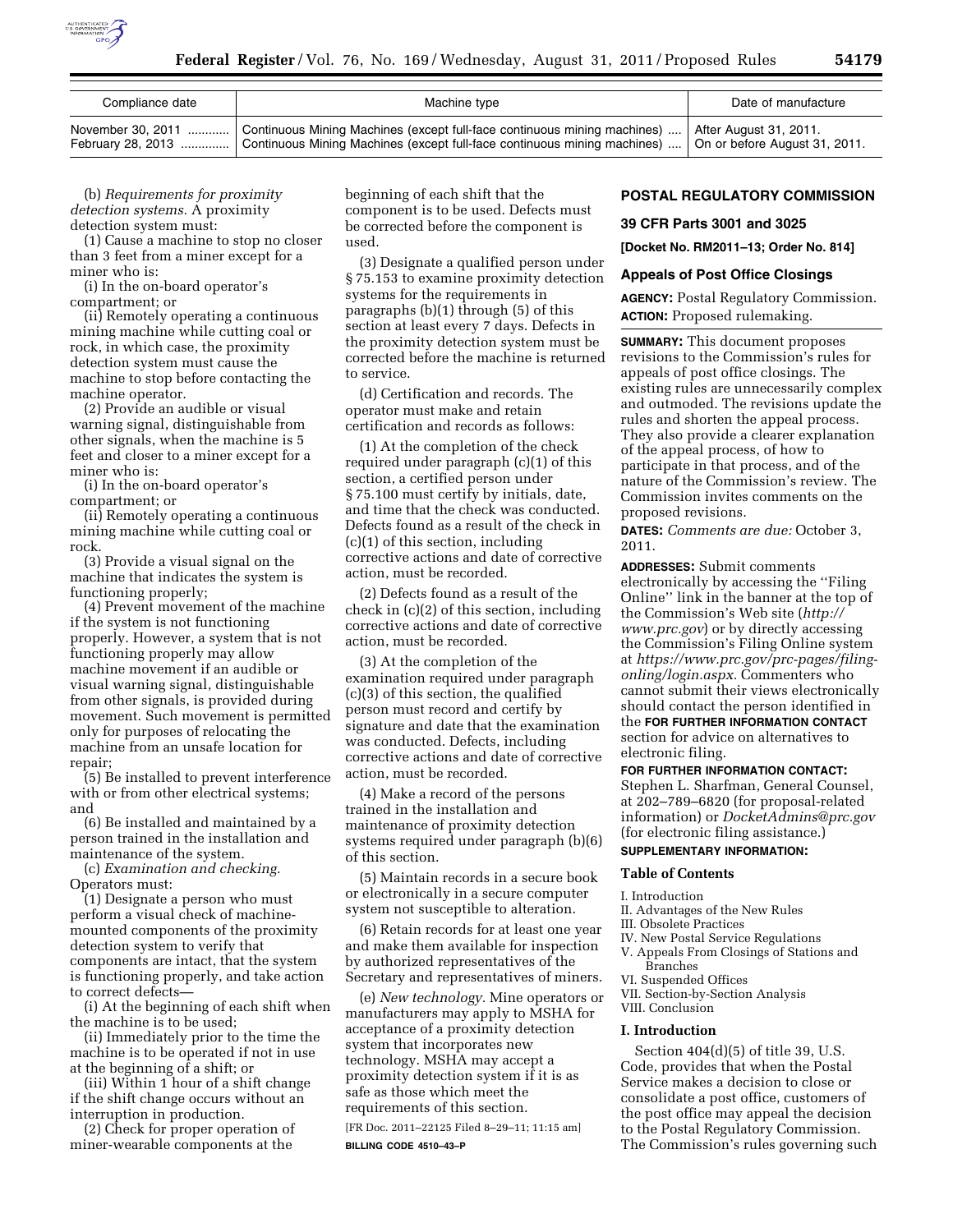appeals were adopted over 30 years ago in 1977 and are unnecessarily complex. The Commission's practices have evolved since then. Also, the Postal Service has recently revised its rules setting out procedures for the closing or consolidation of post offices. Accordingly, the Commission proposes revisions to its rules governing appeals of post office closings and consolidations to make them more accurately reflect current practices and more user friendly.

# **II. Advantages of the New Rules**

The new rules streamline the procedures for appeals. Under current practice, the Commission posts petitions for review on its Web site and sends a notice (PRC Form 56) to the Postal Service. *See, e.g.,* Docket No. A2011–14, Notice of Filing Under 39 U.S.C. 404(d), May 5, 2011. Under the new rules this procedural step will be unnecessary. The posting of documents on the Commission's Web site has become the standard method of serving documents. 39 CFR 3001.12. The posting of a petition for review on the Commission's Web site will provide notice to the Postal Service of an appeal.

The new rules simplify the procedures for persons wishing to appeal a post office closing or consolidation. The new rules excuse petitioners and persons other than the Postal Service from electronic filing requirements. Since the Commission's electronic filing requirements were enacted, numerous requests for waiver of those requirements have accompanied appeals of post office closings or consolidations. The Commission has always granted waivers and allowed appeals filed by First-Class Mail. The requirement to obtain a waiver of those requirements places unnecessary burdens on persons appealing a post office closing or consolidation.

The new rules also excuse participants who choose to file by First-Class Mail from service on other participants. The new rules provide for service of documents by First-Class Mail to participants (but not the Postal Service) who do not use Filing Online. The Secretary of the Commission would be responsible for sending the documents by mail. This rule only would apply to appeals of post office closings and consolidations. The administrative record would not be served by mail. Rather, the Postal Service would have to notify by First-Class Mail participants who do not use electronic filing both when the administrative record is filed and where it is available for review. The Postal

Service must make the administrative record and all filings in the appeal available at the post office to be closed or consolidated and at post offices likely to serve a significant number of customers of the post office under study.

The new rules remove the requirement for participants to file a notice of intervention. Rather, interested persons may simply file comments or briefs by deadlines established in these rules. The new rules reflect Commission practice to accept comments or statements without requiring a notice of intervention.

The new rules specifically clarify that when a retail facility is relocated within a community so that the number of facilities within that community does not change, that relocation is not a closing that can be appealed to the Commission.

The current rules are unnecessarily difficult to understand. *See, e.g.*, Docket No. A2011–15, Initial Brief in Support of Petition, June 7, 2011, at 15 (suggesting a need for ''[b]etter notification of the right to appeal and more detailed guidance for a layperson undertaking a highly legalistic venture \* \* \*.''). Most petitioners are not lawyers and do not employ counsel. Accordingly, the Commission has edited the rules by shortening sentences and removing legal jargon wherever possible.

The new rules are intended to eliminate delay in filing the administrative record. In appeals of the closings of stations and branches, the Postal Service has previously not filed an administrative record because ''In the Postal Service's view, the discontinuance of [a s]tation does not require an official administrative record conforming to Post Office discontinuance regulations in 39 CFR Part 241.3 and Handbook PO–101. \* \* \*'' Docket No. A2011–16, Notice of United States Postal Service, May 31, 2011, at 1–2. In some cases this has resulted in unnecessary expense and delay. *See, e.g.*, Docket No. A2011–16, City of Akron, Ohio's Motion to Compel Administrative Record and Extend the Deadline for Petitioner and City of Akron, Ohio to File Form 61 and/or an Initial Brief, June 10, 2011. In other cases, the Commission has had to obtain the administrative record by issuing an information request. *See, e.g.*, Docket No. A2011–13, Commission Information Request No. 1, June 9, 2011. This, in turn, has caused delay in the filing of briefs. *See, e.g.*, Docket No. A2011–16, Order Granting Extension and Modifying Procedural Schedule, June 23, 2011.

The Postal Service has now revised its regulations so that the rules for creating an administrative record apply when the Postal Service considers closing or consolidating any Postal Service operated retail facility. 39 CFR 241.3(a)(1)(i), 76 FR 41420 (July 14, 2011). However, the Postal Service's new rules do not apply to closings or consolidations that were already under study prior to July 14, 2011. 39 CFR 241.3(a)(1)(ii), 76 FR 41420 (July 14, 2011). Thus, the Commission may still receive appeals in which the supporting documentation was created ''pursuant to specially crafted procedures for stations and branches'' and is not considered by the Postal Service to be a proper ''administrative record.'' Docket No. A2011–17, United States Postal Service Notice of Filing and Application for Non-Public Status, July 1, 2011, at 2. In order to forestall delays of the type described above, the Commission is defining ''administrative record'' to include all the documentation that supports the decision for which review is sought.

The new rules provide for a more rapid procedural schedule. The administrative record is due 10 days after the posting of a petition for review on the Commission's Web site. The current rules provide 15 days. The shortening of this time should not present difficulties for the Postal Service. The Postal Service has stated that documents regarding closings and consolidations are ''typically transmitted electronically \* \* \*.'' 76 FR 17794, 17796 (March 31, 2011). If the administrative record is in electronic form, it should be easy to file it electronically within 10 days.

Petitioner's statement or brief is due 20 days after the filing of the administrative record. This is the same amount of time provided under the current rules. The responsive brief or statement of the Postal Service is due 14 days from the filing of petitioner's statement or brief. This has been shortened from 20 days under the current rules. The reply to the Postal Service response is due 7 days from the filing of the response. This has been shortened from 15 days under the current rules. The new deadlines will allow for speedier decisions. Although by law the Commission has up to 120 days to issue its decision in these cases, Commission decisions would now be expected to issue within 75 days.

Section 404(d)(5) grants the Commission authority to suspend the effectiveness of a final determination until an appeal has been decided. The existing rules require an appellant or intervenor to file an application for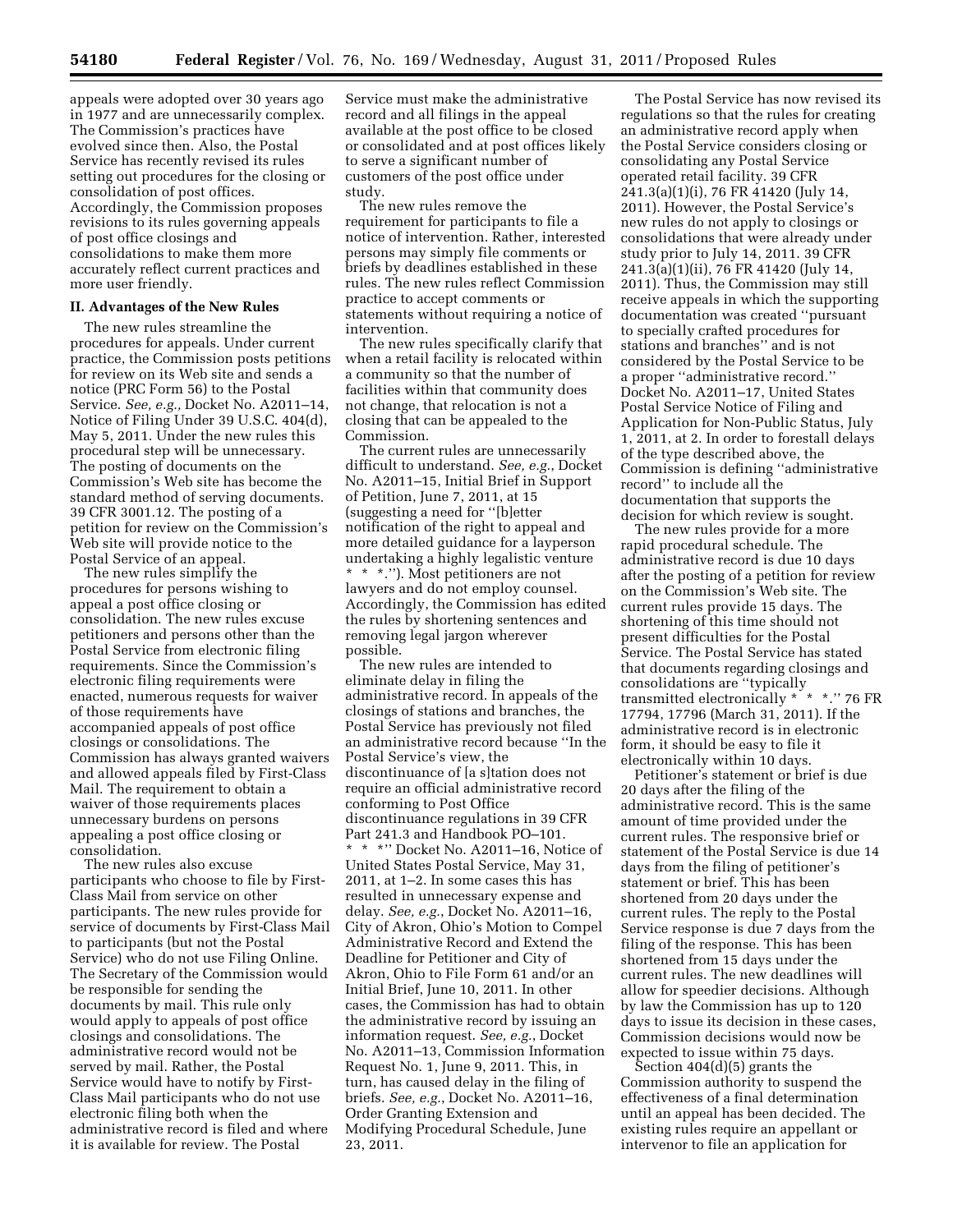suspension and allow 10 days for a Postal Service answer. The new rules simply suspend the effectiveness of a final determination until an appeal is decided. The Commission believes that, absent extraordinary circumstances, no post office should be closed or consolidated if an appeal is pending, and requiring a petitioner to apply for a suspension causes unnecessary paperwork for both the petitioner and for the Postal Service. However, the Commission recognizes that this proposed rule could lead to some additional expense for the Postal Service. Therefore, the Postal Service is requested to address this potential with reference to the Commission's expectation that the revisions in these rules should allow more rapid decisions on appeals.

# **III. Obsolete Practices**

Several features of the existing rules do not reflect current practice. The existing rules prescribe the content of briefs in great detail. In recent years briefs have seldom been filed. Petitioners, for the most part, file PRC Form 61, which provides a template for petitioners to use for submitting their arguments, in lieu of an initial brief, and the Postal Service has taken to filing comments in lieu of an answering brief. Petitioners rarely file reply briefs, although they sometimes send a letter disputing the Postal Service's comments. The new rules establish that petitioners and other interested persons may file comments in addition to or in place of a brief. The new rules also delete the detailed format and content requirements for briefs.

An oral argument has never been held in an appeal of a post office closing or consolidation. The current rules allow for oral argument only under unusual circumstances. The Commission has decided to remove the rule providing for oral argument. The Commission's experience with appeals of post office closings and consolidations reveals that written pleadings provide sufficient bases for decisions.

# **IV. New Postal Service Regulations**

The Postal Service recently adopted new regulations governing the closing or consolidation of post offices. 76 FR 41413 (July 14, 2011). According to the Postal Service, the Commission's advisory opinion on the closing of stations and branches in Docket No. N2009–1 ''had a major influence on the Postal Service's larger effort to revise its discontinuance procedures \* \* \*.'' 1 *Id.* 

at 41418. The Commission appreciates the Postal Service's responsiveness to the recommendations in that opinion.

The Postal Service's new regulations set out a three-stage procedure for closing or consolidating Postal Service operated retail facilities. The Postal Service has taken a major step by applying the same rules to the closing of stations and branches as apply to the closing or consolidation of post offices. This was one of the principle recommendations in the Commission's advisory opinion.

The first stage of the closing process is an ''initial feasibility study.'' 39 CFR 241.3(a)(5); 76 FR 41421. Such a feasibility study may be initiated by a district manager or the responsible headquarters vice president. The feasibility study is preliminary to the statutorily mandated stages of proposal and written determination. *See* 39 U.S.C. 404(d)(1), (3). During the feasibility study, customers must be sent a questionnaire and notice that the facility is under study for closing or consolidation. The Postal Service has also expanded the types of customers who must receive notice by mail. These steps are a response to Commission recommendations that all potential customers of a facility receive actual notice of possible closing. 76 FR 41418.

The second stage of the closing process is publication of a formal proposal to close. Section 404(d)(1) of title 39, United States Code, requires the Postal Service to give ''adequate'' notice of its intent to close or consolidate a post office to persons served by that post office. Prior to adopting new rules, the Postal Service's practice of giving notice varied. The Postal Service has been known to send notice of intent to close (in the form of questionnaires) to thousands of customers of a station or branch. *See* Docket No. A2011–8, Comments of the United States Postal Service, April 11, 2011, at 2–3. On the other hand, the Postal Service has sent letters just to ''community leaders.'' Docket No. A2011–12, Notice of United States Postal Service, April 12, 2011, at 3. In the case of suspended post offices, the Postal Service posted a notice in some other post office. Docket No. A2011–3, Order Dismissing Appeal, February 11, 2011, at 3. Adequate notice is essential so that patrons can communicate their concerns prior to a final determination and have an opportunity to correct Postal Service errors by appealing a final determination. The Postal Service's new rules now require that better notice be

given to all patrons of post offices, stations, and branches even if a facility is suspended.

The Postal Service's new regulations provide that notice of a proposed closing or consolidation must be posted at the facility being studied and at nearby facilities. An invitation to comment must also be posted at those facilities. 39 CFR 241.3(d)(1); 76 FR 41423. Customers must be given 60 days to submit comments, 39 CFR 241.3(d)(2), and a public meeting with customers must be held. *Id.* at 241.3(d)(3). The new Postal Service regulations represent an expansion of notice and comment opportunities. Previously, notice of a proposal to close might only be posted in the facility being studied. Customers of stations and branches had only 10 days to comment. Holding a public meeting was optional. The Commission recommended these expansions in its Docket No. N2009–1 Advisory Opinion on station and branch closings. These new procedures will significantly reduce concerns about the adequacy of notice and may well reduce the number of appeals.

The third stage of the closing process is publication of a written determination to close. By statute, the written determination must ''be made available to persons served by'' the post office to be closed or consolidated. 39 U.S.C. 404(d)(3). Patrons of the post office to be closed are entitled to appeal to the Postal Regulatory Commission. The Commission's rules have always required the Postal Service to give notice to patrons of their right to appeal. *See* 39 CFR 3001.110. The Postal Service's former rules had a similar provision. *See* former 39 CFR 241.3(f)(2)(ii) (2009). The Postal Service's new rules retain this provision, but do not require notice of appeal rights to cover stations and branches. 39 CFR 241.3(f)(2)(ii); 76 FR 41424. Proposed rule 3025.3(b) applies the Commission determination that patrons of any Postal Service operated retail facility may appeal a Postal Service determination to close or consolidate that facility.

In summary, the Postal Service has responded to many of the concerns expressed in the Commission's Advisory Opinion on closing of stations and branches. During its initial feasibility study, the Postal Service will mail notices and questionnaires to all delivery addresses in the Zip Code of the post office under study and to delivery addresses for which the post office under study provides allied delivery services. During the proposal and final determination stages, the Postal Service will post notice at the

<sup>1</sup> Docket No. N2009–1, Advisory Opinion Concerning the Process for Evaluating Closing

Stations and Branches, March 10, 2010 (Docket No. N2009–1 Advisory Opinion).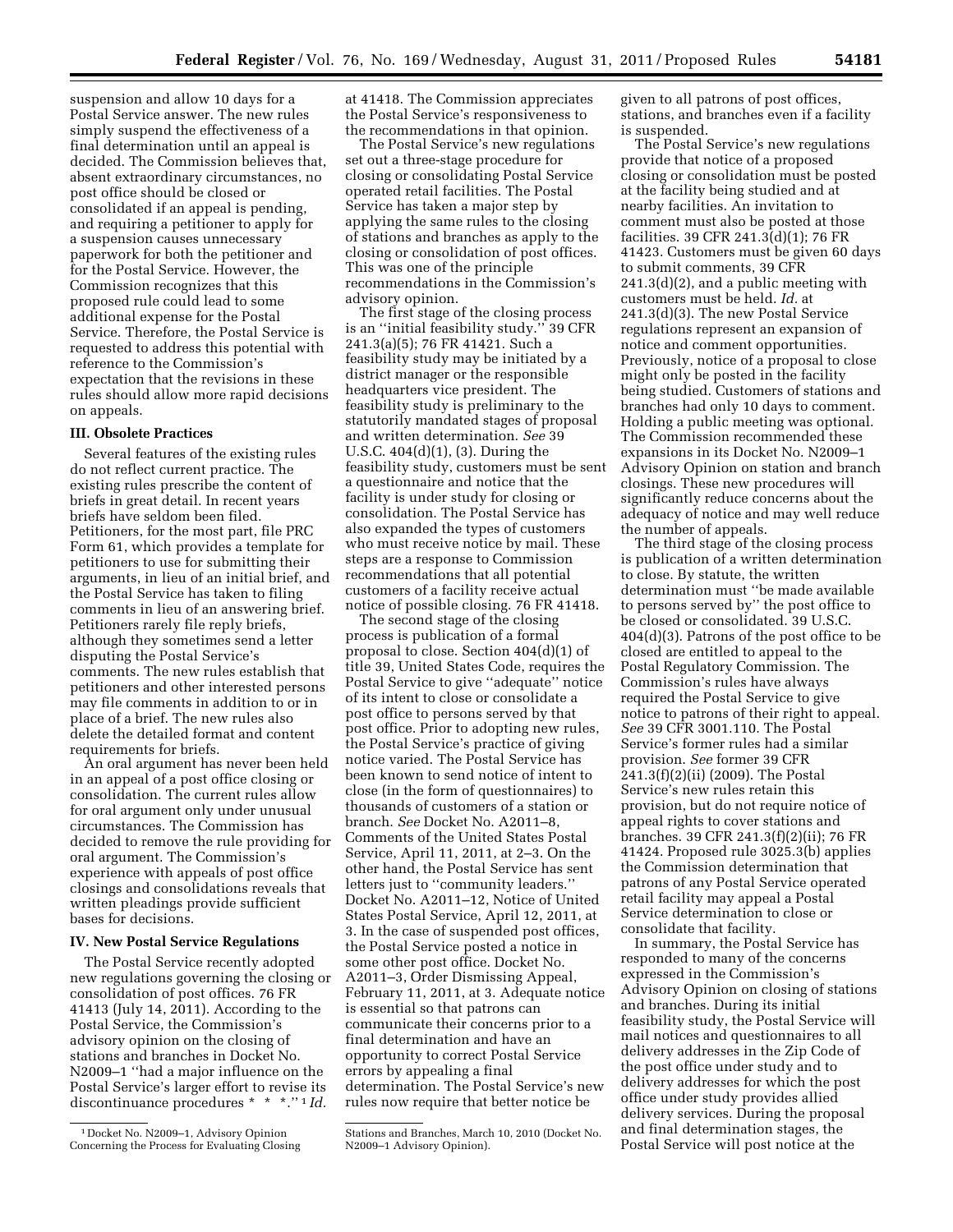post office under study, at the post office that will serve as a supervising facility, and at any retail facility likely to serve a significant number of customers of the facility under study. These steps will help ensure that customers receive adequate notice of possible closings and consolidations of post offices.

# **V. Appeals From Closings of Stations and Branches**

There has been disagreement and resulting confusion about the scope of the Commission's authority under section 404(d)(5) to hear appeals of a ''determination by the Postal Service to close or consolidate any post office \* \* \*.'' The Commission seeks to clarify the scope of its authority and eliminate any public confusion on when persons served by a particular office may appeal a determination to close or consolidate that office. Thus, the Commission includes a proposed definition of the term ''post office'' as it is used in these rules governing appeals of closings and consolidations.2

The Commission believes that its proposed definition, that ''post office'' means ''a Postal Service operated retail facility'' reflects the plain meaning of the term ''post office'' as it is used in section 404(d)(5). The Commission has always considered retail outlets classified as stations and branches by the Postal Service for internal administrative purposes to be included within the terms ''post offices'' and ''offices'' appearing in section 404(d)(5). *See* Docket No. N2009–1, Advisory Opinion at 65. In interpreting the scope of its authority under that section, the Commission has consistently held that persons served by stations and branches have the right to appeal determinations to close their offices.

The Postal Service has argued that the Commission has been inconsistent in its decisions allowing appeals relating to various types of retail facilities. *See*  Docket No. A2010–3, Comments of United States Postal Service Regarding Jurisdiction Under (Current) Section 404(d), April 19, 2010, at 10–19 (Docket No. A2010–3 Comments). These alleged inconsistencies evaporate, however, when one distinguishes cases finding *sufficient* conditions for appealability from cases establishing *necessary*  conditions. The Postal Service has interpreted cases establishing *a* basis for Commission jurisdiction as if they established *the* basis for jurisdiction.

For example, the Postal Service cites Docket No. A83–30, Knob Creek, WV, as establishing a standard that section 404(d) only applies when a closed retail facility is the only retail facility in a community. Docket No. A2010–3 Comments at 10–11. However, the Commission was careful to state

An important intent, *but not the only one,*  of Congress was to apply § 404(b) to the closing of the sole postal retail facility serving a community.

Docket No. A83–30, Commission Opinion Remanding Determination for Further Consideration, January 18, 1984, at 8 (emphasis added) (Docket No. A83– 30 Opinion). That opinion also relied on the definition of ''post office''—a retail facility where patrons may purchase postal services, and dispatch and possibly receive mail—that is consistent, albeit less precise, than the one proposed herein. *Id.* at 3. There was certainly no declaration that section 404(d) (then 404(b)) applied only to the closing or consolidation of the sole retail facility in a community.

The Commission will carefully review alternative definitions offered by the Postal Service and any other interested commenters. A thorough review of the issue and the establishment of a clear and understandable definition through rulemaking will eliminate confusion to the benefit of the Commission, the Postal Service, and all postal patrons.

### **VI. Suspended Offices**

The Commission welcomes the Postal Service's establishment of uniform notice requirements. These new requirements represent the clear intent of the Postal Service to take reasonable steps to ensure that patrons receive actual notice of proposals to close and of final determinations to close. The Commission's concern that patrons receive actual notice was expressed in its advisory opinion on station and branch closings and in its comments on the Postal Service's proposed rules for closings and consolidations. However, that concern persists with respect to post offices where service was suspended prior to the initiation of the three-step process. Patrons of suspended post offices have complained that the posting of a proposal to close or a final determination at a distant post office fails to provide adequate notice. *See, e.g.,* Docket No. A2011–3, Request to File an Appeal Regarding the Final Determination to Close the Suspended Graves Mill, VA Post Office and Continue to Provide Rural Route Service, November 22, 2010, at 3 (suggesting that the Postal Service should have notified customers by letter

that a final determination to close a suspended office had been posted at distant post offices).

The Postal Service's new rules do not specifically change the practice of posting at potentially distant post offices proposals to close and final determinations to close suspended post offices. 39 CFR 241.3(d)(1)(iv), 241.3(g)(1)(i); 76 FR 41423–24. The Commission proposes rule 3025.3(c) requiring that customers of suspended post offices receive notice of proposals to close and final determinations by First-Class Mail. If providing such notice is likely to unduly burden the Postal Service, it should discuss the issue in its comments on these rules.

## **VII. Section-by-Section Analysis**

Paragraph 3001.9(a) is amended by revising it to allow participants (other than the Postal Service) in appeals of post office closings and consolidations to file hard-copy documents.

Section 3001.10, concerning the form and number of copies of documents, is amended by revising it so as not to apply to participants (other than the Postal Service) in appeals of post office closings and consolidations.

Paragraph 3001.12(a) is amended by revising it to provide for service of documents (other than an administrative record) by the Secretary on participants (other than the Postal Service) in appeals of post office closings and consolidations who do not use Filing Online.

Paragraph 3001.17(b) is amended by revising it to change a reference from subpart H, which is being repealed, to part 3025.

Subpart H of part 3001 of chapter III of title 39 which deals with appeals of post office closings and consolidations, is removed in its entirety.

A new section 3025.1 provides definitions of the terms ''final determination,'' ''administrative record," "petitioner," "post office," and ''relocate.'' The definition of ''post office'' makes clear that stations and branches are post offices for purposes of appealing a closing or consolidation.

Section 3025.2 replaces § 3001.110. New § 3025.2 sets out when the rules of part 3025 apply. A new paragraph has been added clarifying that the relocation of a post office within a community is not a closing or consolidation.

Section 3025.3 contains new notice requirements. If the Postal Service decides to propose to close or consolidate a post office, it must give to all persons served by that post office notice of its intent to close or consolidate. The notice must inform patrons that they may submit

 $\sqrt[2]{2}$  The definition of this term in the context of appeals of determinations to close or consolidate offices does not prevent the Postal Service from attaching a different meaning to that term for internal administrative or other purposes.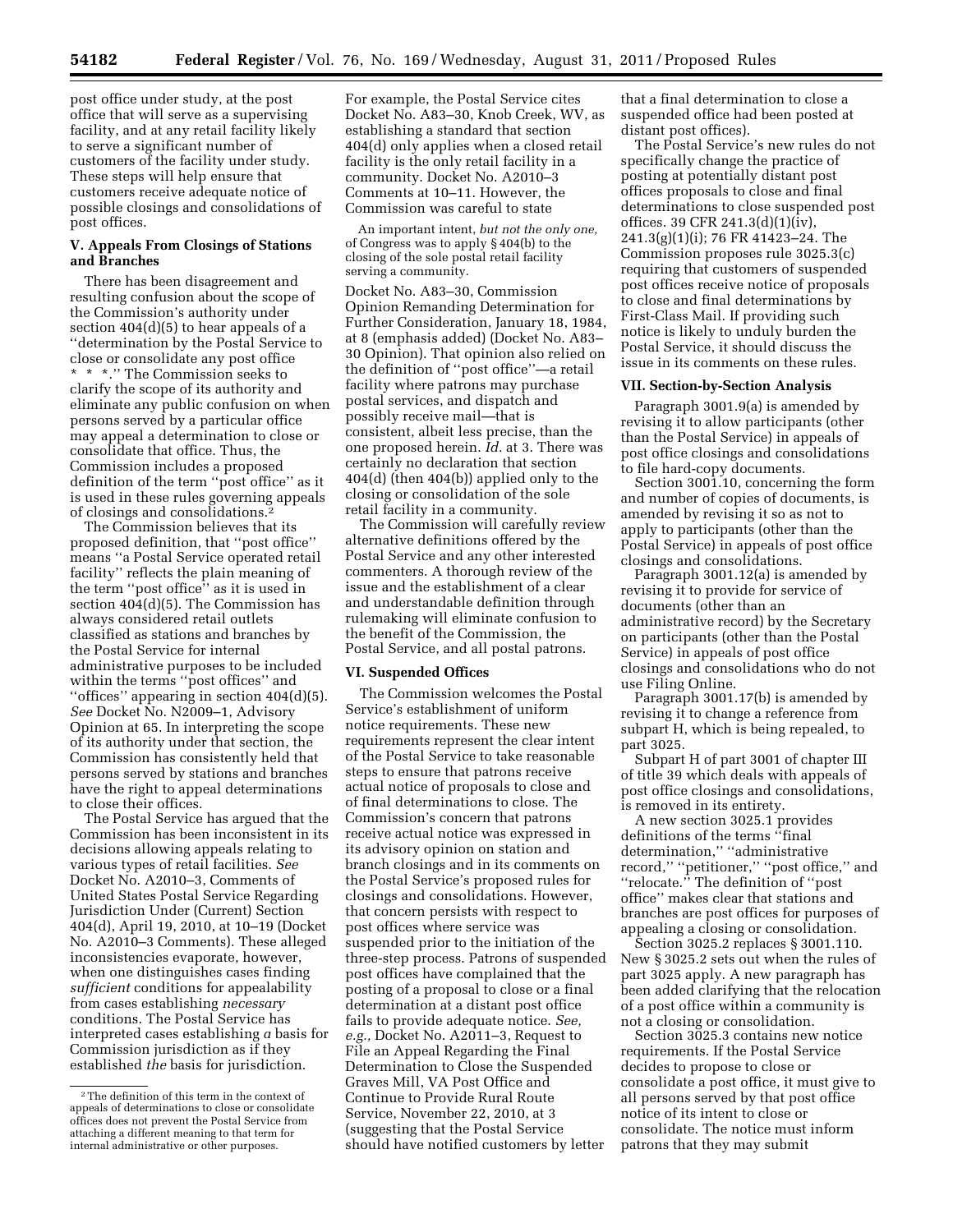comments, state the deadline for filing comments, and identify the address to which comments should be sent. If the Postal Service makes a final determination to close or consolidate a post office, it must notify patrons of the post office and make the final determination prominently available at the post office. Patrons must be informed that a person served by the post office may appeal to the Postal Regulatory Commission within 30 days of the availability of the final determination. For customers of suspended post offices, notice must be given by First-Class Mail.

Sections 3025.10 through 3025.14 replace § 3001.111. Section 3025.10 states that an appeal can be initiated simply by notifying the Commission in writing. Any such notification that includes the name and address of petitioner, the name or location of the post office, and that petitioner is served by the post office will be treated as a Petition for Review. The latter is a statutory requirement.

Section 3025.11 explains how to send an appeal to the Commission—either by mail or by filing electronically.

Section 3025.12 states that multiple appeals of the same closing or consolidation will be merged into a single docket.

Section 3025.13 sets out deadlines for filing appeals.

Section 3025.14 allows for comments from other interested parties. Persons submitting comments must either be served by the office to be closed or consolidated or have a demonstrable interest in the closing or consolidation.

Section 3025.20 describes the record created by the Postal Service that the Commission reviews. It also provides that participants in an appeal may dispute factual matters or conclusions drawn in the record, and that the Commission may take official notice of facts (*e.g.,* census data) that might be judicially noticed by the courts of the United States, or of any other matter within the general knowledge of the Commission as an expert agency.

Section 3025.21 requires the Postal Service to file the administrative record within 10 days of the posting of a petition for review on the Commission's Web site. This section also requires the Postal Service to notify participants who do not use filing online when the administrative record is filed. Notification is by First-Class Mail.

Section 3025.22 provides that all filings, including the administrative record, related to an appeal are to be available for public inspection at the post office whose closing or consolidation is under review. If the

post office has been suspended or closed, the filings are to be available at the nearest open post office.

Section 3025.30 suspends the closure or consolidation of a post office until the appeal is resolved.

Section 3025.40 describes how PRC Form 61 serves as a means for petitioners and other participants to submit their views to the Commission. This section also describes the instructions to be included with the form.

Section 3025.41 provides that petitioner's statement or brief (and the statements or briefs of participants supporting petitioner) are due 20 days after the filing of the administrative record.

Section 3025.42 provides that the Postal Service's statement or brief (and the statements or briefs of participants supporting the Postal Service) are due 14 days after the date the filing of petitioner's statement or brief.

Section 3025.43 provides that petitioner, and participants supporting petitioner, may file a reply to the Postal Service's response within 7 days of the date the response is filed. This section limits replies to issues discussed in the Postal Service response.

## **VIII. Conclusion**

The Commission seeks comments on its proposed rules applicable to appeals of Postal Service determinations to close or consolidate post offices.

*It Is Ordered:* 

1. Comments on proposed part 3025 of chapter III of title 39, Code of Federal Regulations, are due October 3, 2011.

2. The Commission designates Richard A. Oliver to represent the interests of the general public in this proceeding.

3. The Secretary shall arrange for publication of this notice in the **Federal Register.** 

By the Commission. **Shoshana M. Grove,** 

*Secretary.* 

### **List of Subjects**

*Part 3001* 

Administrative practice and procedure; Freedom of information; Postal Service; Sunshine Act.

## *Part 3025*

Administrative practice and procedure; Postal Service.

For the reasons discussed in the preamble, the Postal Regulatory Commission proposes to amend chapter III of title 39 of the Code of Federal Regulations as follows.

## **PART 3001—[Amended]**

1. The authority citation for part 3001 continues to read as follows:

**Authority:** 39 U.S.C. 404(d); 503; 504; 3661.

# **Subpart A—Rules of General Applicability**

2. In § 3001.9, revise paragraph (a) to read as follows:

# **Subpart A—Rules of General Applicability**

\* \* \* \* \*

# **§ 3001.9 Filing of documents.**

*(a) Filing with the Commission.* The filing of each written document required or authorized by these rules or any applicable statute, rule, regulation, or order of the Commission, or by direction of the presiding officer, shall be made using the Internet (Filing Online) pursuant to § 3001.10(a) at the Commission's Web site (*[http://](http://www.prc.gov)  [www.prc.gov](http://www.prc.gov)*), unless a waiver is obtained. If a waiver is obtained, a hardcopy document may be filed either by mailing or by hand delivery to the Office of the Secretary, Postal Regulatory Commission, 901 New York Ave., NW., Suite 200, Washington, DC 20268–0001 during regular business hours on a date no later than that specified for such filing. The requirements of this section do not apply to participants other than the Postal Service in proceedings conducted pursuant to part 3025 of this chapter. \* \* \* \* \*

3. In § 3001.10, add paragraph (d) to read as follows:

# **§ 3001.10 Form and number of copies of documents.**

\* \* \* \* \* *(d) Exception for appeals of post office closings and consolidations*.

The requirements of this section do not apply to participants other than the Postal Service in proceedings conducted pursuant to part 3025 of this chapter. 4. In § 3001.12, add new paragraph (a)(3) to read as follows:

## **§ 3001.12 Service of documents.**

 $(a) * * * *$ 

*(3).* In proceedings conducted pursuant to part 3025 of this chapter, the Secretary will serve documents (except an administrative record) on participants who do not use Filing Online. Service will be by First-Class Mail.

\* \* \* \* \*

5. In § 3001.17, revise paragraph (b) to read as follows: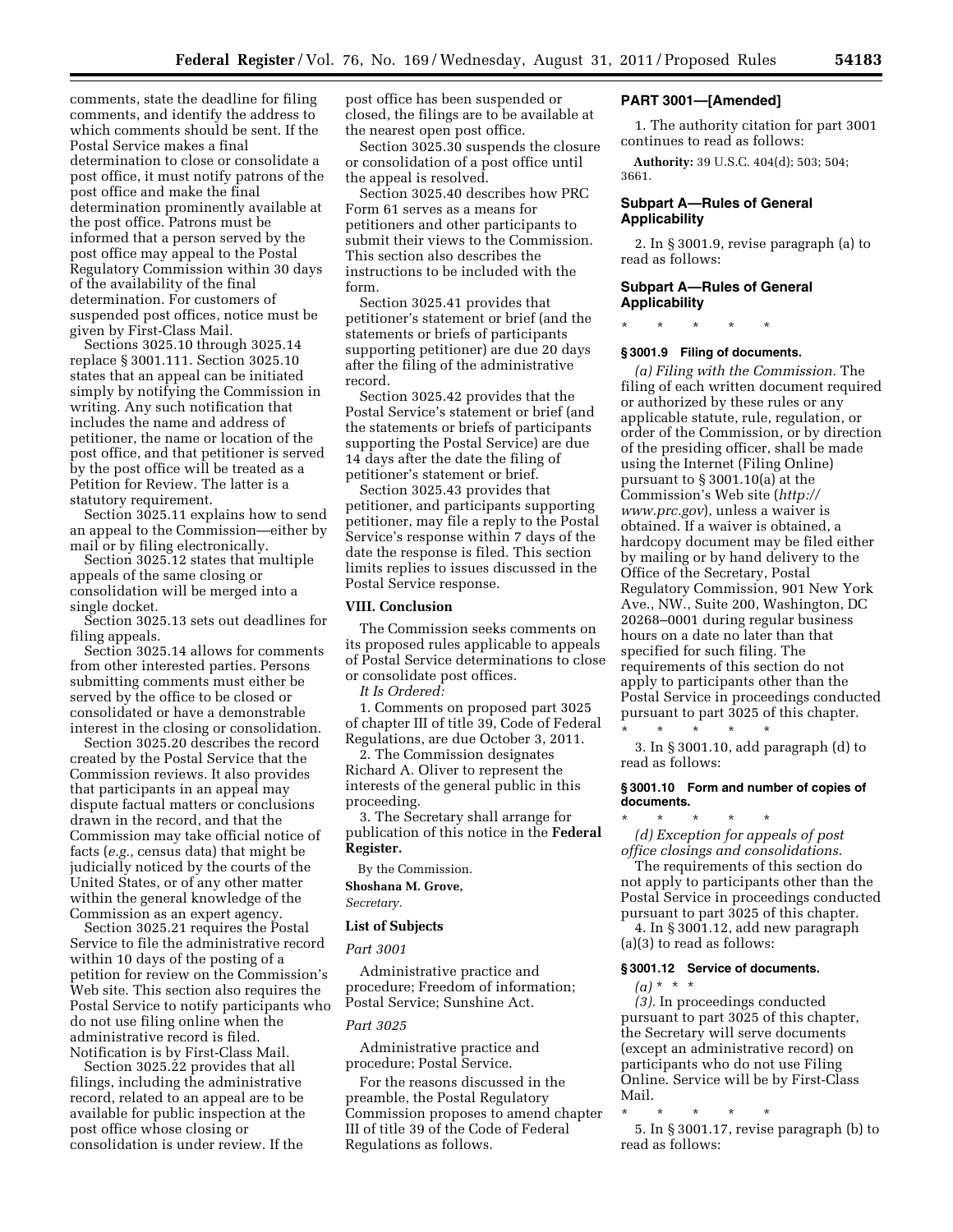# **§ 3001.17 Notice of proceeding.**

\* \* \* \* \* (b) *Appellate proceedings under 39 U.S.C. 404(d).* 

The Commission shall issue a notice of proceeding to be determined on a record compiled by the Postal Service whenever:

(1) An appeal of a determination to close or consolidate a post office is taken to the Postal Regulatory Commission pursuant to part 3025 of this chapter; or

(2) An application to suspend the effective date of a determination of the Postal Service to close or consolidate a post office pending appeal to the Postal Regulatory Commission is made pursuant to part 3025 of this chapter.

\* \* \* \* \*

## **Subpart H—[Removed]**

5. Subpart H consisting of §§ 3001.10 through 3001.117, is removed.

6. Add Part 3025, to read as follows:

# **PART 3025—RULES FOR APPEALS OF POSTAL SERVICE DETERMINATIONS TO CLOSE OR CONSOLIDATE POST OFFICES**

Sec.

- 3025.1 Definitions.
- 3025.2 Applicability.
- 3025.3 Notice by the Postal Service.
- 3025.10 Starting an appeal.
- Transmitting an appeal.
- 3025.12 Duplicate appeals.
- 3025.13 Deadlines for appeals.
- 3025.14 Participation by others.
- 3025.20 The record on review.
- 3025.21 Filing of the administrative record. Making documents available for inspection by the public.
- 3025.30 Suspension pending review.
- 3025.40 Participant statement.
- 3025.41 Due date for participant statement.
- 3025.42 Due date for Postal Service response.
- 3025.43 Due date for replies to the Postal Service.

**Authority:** 39 U.S.C. 404(d).

# **§ 3025.1 Definitions.**

The following definitions apply in this part:

(a) *Final determination* means the written determination and findings required by 39 U.S.C. 404(d)(3).

(b) *Administrative record* means all documents and materials created by the Postal Service or made available by the public to the Postal Service for its review in anticipation of the action for which review is sought.

(c) *Petitioner* means a person who files a document that the Commission accepts as an appeal of a post office closing or consolidation.

(d) *Post office* means a Postal Serviceoperated retail facility.

(e) *Relocate* means that the location of a post office within a community changes, but the total number of post offices within the community remains the same or increases.

## **§ 3025.2 Applicability.**

(a) The rules in this part apply when: (1) The Postal Service decides to close or consolidate a post office, and

(2) A patron of that post office wants to appeal the closing or consolidation.

(b) The following sections in part 3001, subpart A of this chapter apply to appeals of post office closings or consolidations: §§ 3001.1 through 3001.9 of this chapter, §§ 3001.11 through 3001.17 of this chapter, and §§ 3001.20 through 3001.22 of this chapter.

(c) This part does not apply when the Postal Service relocates a post office within a community.

### **§ 3025.3 Notice by the Postal Service.**

(a) *Notice of proposal to close or consolidate a post office.* If the Postal Service proposes to close or consolidate a post office, it must give persons served by that post office notice of its intent to close or consolidate. This notice must be adequate to reasonably inform patrons that they may comment on the proposed closing or consolidation, how and where the comments may be submitted, and when the comments are due.

(b) *Notice of final determination to close or consolidate a post office.* When the Postal Service makes a final determination to close or consolidate a post office, it must give notice to persons served by that post office. The notice must be adequate to reasonably inform them that they may file an appeal with the Postal Regulatory Commission (*<http://www.prc.gov>*) within 30 days of the final determination's being made. Notice must be prominently displayed at the post office to be closed or consolidated and at the facility(ies) expected to provide replacement service.

(c) *Notice of suspension.* If a post office to be closed or consolidated is suspended, the Postal Service must notify patrons (both delivery and retail) by First-Class Mail of both the proposal to close or consolidate and the final determination.

## **§ 3025.10 Starting an appeal.**

(a) A Postal Service decision to close or consolidate a post office may be appealed by a person served by that office. An appeal is begun by notifying the Postal Regulatory Commission in writing. Such a notification is known as a Petition for Review.

(b) The Petition for Review must state that the person(s) submitting it is/are served by the post office that the Postal Service has decided to close or consolidate. The petition should include the name(s) and address(es) of the person(s) filing it and the name or location of the post office to be closed. A petitioner may include other information deemed pertinent.

#### **§ 3025.11 Transmitting an appeal.**

A Petition for Review may be sent by mail or electronically through the Commission's Web site, *[http://](http://www.prc.gov) [www.prc.gov.](http://www.prc.gov)* Petitions for review may also be brought to the Commission's offices at 901 New York Avenue, NW., Suite 200, Washington, DC 20268–0001.

# **§ 3025.12 Duplicate appeals.**

If the Commission receives more than one Petition for Review of the same post office closing or consolidation, the petitions will be considered in a single docket.

### **§ 3025.13 Deadlines for appeals.**

(a) *In general.* If the Postal Service has issued a final determination to close or consolidate a post office, an appeal is due within 30 days of the final determination's being made available in conformance with § 3025.3(b).

(b) *Appeals sent by mail.* If sent by mail, a Petition for Review must be postmarked no later than 30 days after the final determination has been made available.

(c) *Appeals sent by other physical delivery.* If sent by some other form of physical delivery, a Petition for Review must be received in the Commission's Docket Section no later than 4:30 p.m. on the 30th day after the final determination has been made available.

(d) *Appeals sent electronically.* If submitted electronically, a Petition for Review must be received in the Commission's Docket Section no later than 4:30 p.m. on the 30th day after the final determination has been made available.

# **§ 3025.14 Participation by others.**

(a) Any person:

(1) Served by a post office to be closed or consolidated, or

(2) With a demonstrable interest in the closing or consolidation may participate in an appeal. A person may participate in an appeal by sending written comments to the Postal Regulatory Commission in the manner described in § 3025.11.

(b) Persons may submit comments in support of a petitioner or in support of the Postal Service in accordance with the deadlines established in this part.